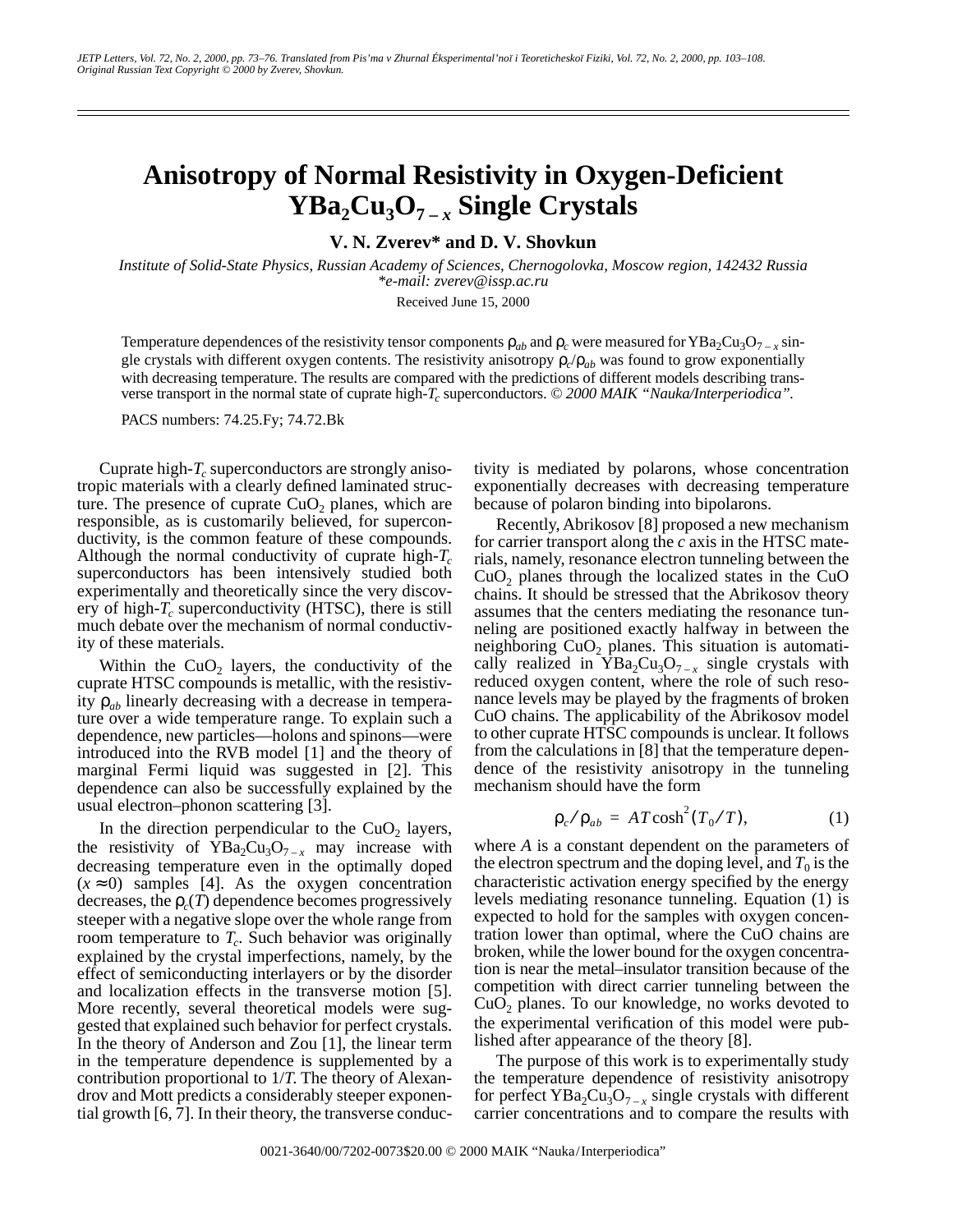

**Fig. 1.** Temperature dependence of the resistivity components  $\rho_{ab}$  and  $\rho_c$  for an initial single crystal of YBa<sub>2</sub>Cu<sub>3</sub>O<sub>7</sub> – *x*. The geometry of contacts is shown in the inset.

the theory. In these studies, it is necessary to measure the resistivity tensor components  $\rho_{ab}$  and  $\rho_c$  for the same sample with different doping levels. To this end, we used the dc flux transformer method [9], allowing these components to be calculated from the measured potential differences arising at the opposite surfaces in the central part of the sample upon passing a current though the contacts at the edges of one of the surfaces. These measurements require at least six contacts (two current and four potential). We made measurements for samples with eight contacts, four at each of the surfaces (Fig. 1). This made it possible to pass current both through the upper pair of current contacts (1, 4) and through the lower pair (contacts 5, 8) and each time measure voltages  $V_{2,3}$  and  $V_{6,7}$  followed by averaging the measurement results. This minimized the error caused by the inaccurate positioning of the contacts.

The results of this work were obtained for a  $YBa<sub>2</sub>Cu<sub>3</sub>O<sub>7-x</sub>$  single crystal shaped like a rectangular plate  $1.5 \times 0.2 \times 0.05$  mm in size, with the crystallographic *c* axis coinciding with the normal to the plate plane. The contacts were made from 30-µm-diameter gold wires glued by silver paste to the surfaces perpendicular to the *c* axis. The sizes of the contact areas were no greater than 0.15 mm, and the resistance of the fired contacts was on the order of 1 Ω. The initial YBa<sub>2</sub>Cu<sub>3</sub>O<sub>7-*x*</sub> single crystals were grown in a  $ZrO<sub>2</sub>$  crucible by the method described in [10]. After annealing at 500°C in oxygen, the samples showed a narrow (of width less than 0.5 K) superconducting transition and critical temperature  $T_c \approx 91$  K (Fig. 1). The desired decrease in the oxygen concentration was achieved by choosing an appropriate temperature of annealing in air at atmospheric pressure followed by quenching in liquid argon, according to the data reported in [11–13].

When annealing, the samples were dusted with a powder of  $YBa<sub>2</sub>Cu<sub>3</sub>O<sub>7-x</sub>$  to preserve the high quality of the surfaces.

For measuring the temperature dependences of resistivity, the sample and nearby thermometer and heater were placed inside a glass Dewar vessel, which was immersed upside down in liquid helium. To enhance temperature homogeneity, the sample was placed in a sapphire container.

The temperature dependences  $\rho_{ab}(T)$  and  $\rho_c(T)$  of the initial optimally doped single crystal are presented in Fig. 1. One can see that the  $\rho_{ab}(T)$  dependence is linear over almost the whole temperature range except for a region near  $T_c$ , where the deviations from linearity are caused by fluctuative superconductivity. By contrast, the  $\rho_c(T)$  curve is nonlinear and has a portion with a negative slope near  $T_c$ . The characteristic values of the resistivity tensor components and their temperature behavior correspond to the ones typically observed for high-quality single crystals [4].

It is seen from Fig. 2 that the  $\rho_c(T)$  curve is linearized when the product  $\rho_c T$  is plotted as a function of  $T^2$ . This fact suggests that the temperature dependence ρ*c*(*T*) has the form

$$
\rho_c = A_c/T + B_cT. \tag{2}
$$

Expression (2) was used in a series of works as an argument in support of the RVB model, which predicts such a temperature behavior for both resistivity tensor components [1]. We would like to call attention to the fact that, for a doping level lower than optimal, the temperature dependences  $\rho_{ab}(T)$  and  $\rho_c(T)$  are no longer described by the function of type (2), as is demonstrated by the curves corresponding to the samples with  $T_c$  < 91 K (Fig. 2).

Let now turn to the results obtained for the resistance anisotropy. The temperature dependence  $\rho_c/\rho_{ab}$ for a sample with reduced oxygen content ( $T_c = 77$  K,  $x \approx 6.77$ ) is shown in Fig. 3. The approximation of the experimental results by Eq. (1) is shown by the dashed line with optimal parameters  $A = 0.178$  K<sup>-1</sup> and  $T_0 =$ 223 K. For comparison, the exponential approximation

$$
\rho_c / \rho_{ab} = A_1 \exp(\Delta/T) \tag{3}
$$

is also shown in Fig. 3 by the solid line. It is seen that Eq. (1), although satisfactorily describing the experimental data, makes it noticeably worse that does the activation exponent in Eq. (3). The log–1/*T* plots of resistivity anisotropy are shown in Fig. 4 for several levels of doping with oxygen. In these coordinates, the experimental curves are seemingly linearized, whereas the dependence corresponding to Eq. (1) (dashed lines) is at variance with the experiment. Note that the optimization by Eqs. (1) and (3) was carried out in the same temperature range for each of the sample states. The temperature dependence is saturated at high values of resistivity anisotropy  $\rho_c/\rho_{ab} > 10^3$ ; the saturation is most pronounced for the upper curve. This is likely caused by shunting of the conduction along the *c* axis, e.g., by virtue of direct carrier tunneling between the  $CuO<sub>2</sub>$  layers or through conduction along the dislocations or any other imperfections in the sample. The saturation of temperature dependence  $\rho_c(T)$  narrows the interval where the temperature dependence can be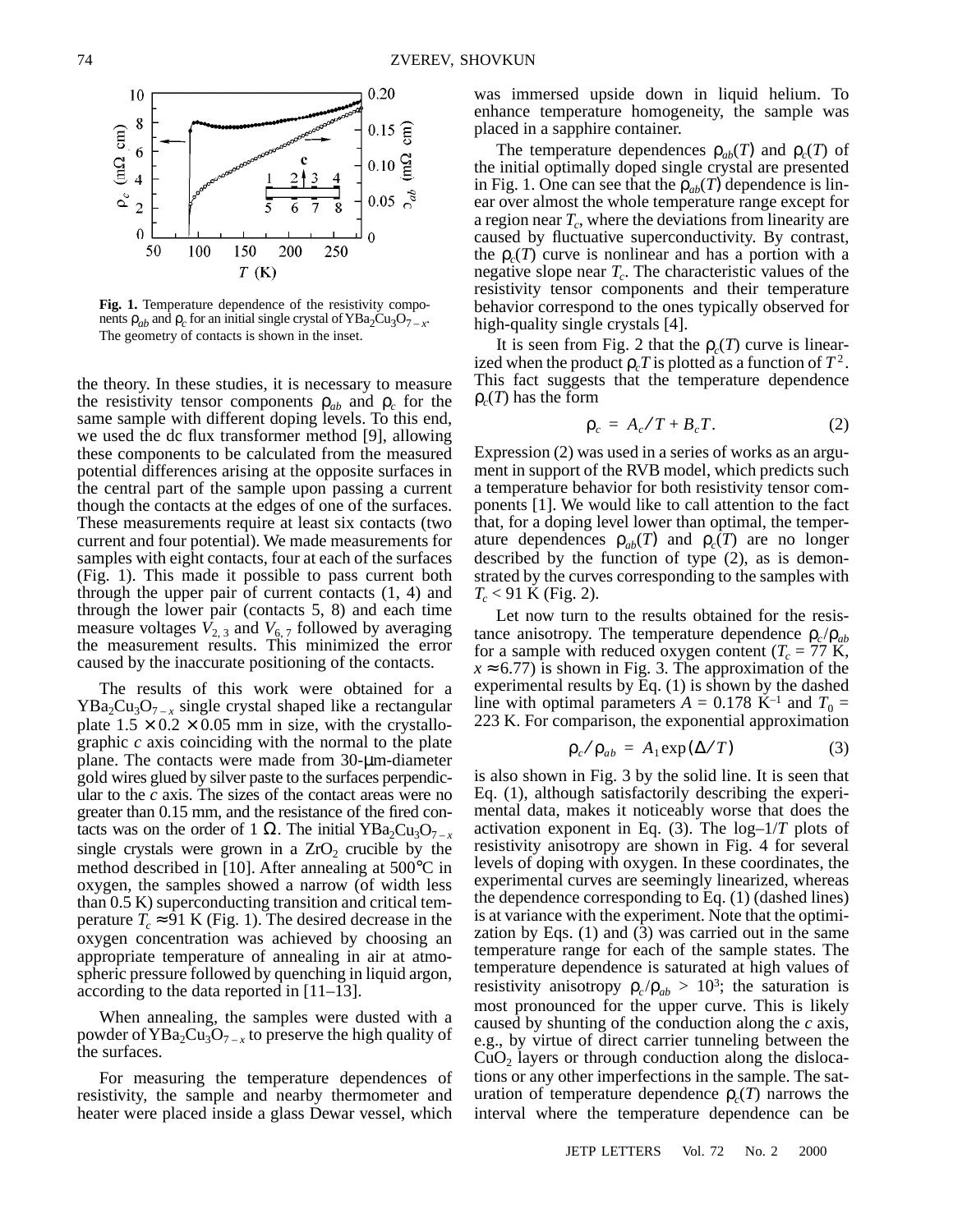

Fig. 2. Plots of  $\rho_{ab}T$  and  $\rho_cT$  as functions of  $T^2$  for the samples with different oxygen content. Dashed lines are drawn through the rectilinear portions of the experimental curves.



**Fig. 3.** Temperature dependence of the resistivity anisotropy for the sample with  $T_c = 77$  K. The dashed and the solid curves are the interpolations by Eqs. (1) and (3), respectively.

rationalized by one of the discussed theoretical models. In the upper curve, this interval is narrowed to  $150 <$  $T < 280$  K, within which the distinction between Eqs. (1) and (3) becomes insignificant.

The rectilinear portions in the curves shown in Fig. 4 correspond to the activation energies ∆ increasing with a decrease in  $T_c$ ; they are equal to 146, 295, 356, and 665 K for the four curves shown in the figure. The preexponential factor  $A_1$  virtually does not change and lies in the range 20–30. The exponential dependence of the anisotropy may be due to the fact that either the carriers are forced to overcome an energy barrier in moving across the  $CuO<sub>2</sub>$  planes or the concentration of carriers involved in transverse transport depends exponentially on temperature at  $T > T_c$ . The latter is possible, e.g., if the normal transport is preceded by the thermal decay

JETP LETTERS Vol. 72 No. 2 2000



**Fig. 4.** Temperature dependences of the resistivity anisotropy for the samples with different doping level. Dashed lines are the interpolations by Eq. (1).

of somehow "preprepared" electron pairs. Among the models providing the temperature exponent for the concentration of normal excitations, the bipolaron model of Alexandrov and Mott [6, 7], in which conduction along the *c* axis is accomplished by thermally excited polarons, is noteworthy. This should result in the temperature dependence of type (3) with an activation energy of half the bipolaron binding energy. The latter is independent of temperature but increases with decreasing carrier concentration. Note that exponential temperature behavior was previously observed for the resistivity anisotropy in Bi<sub>2</sub>Sr<sub>2</sub>CaCu<sub>2</sub>O<sub>8 + δ</sub> single crystals with different oxygen content [14] and interpreted within the framework of this model.

To summarize, it is established that the temperature dependence of the resistivity anisotropy in oxygen